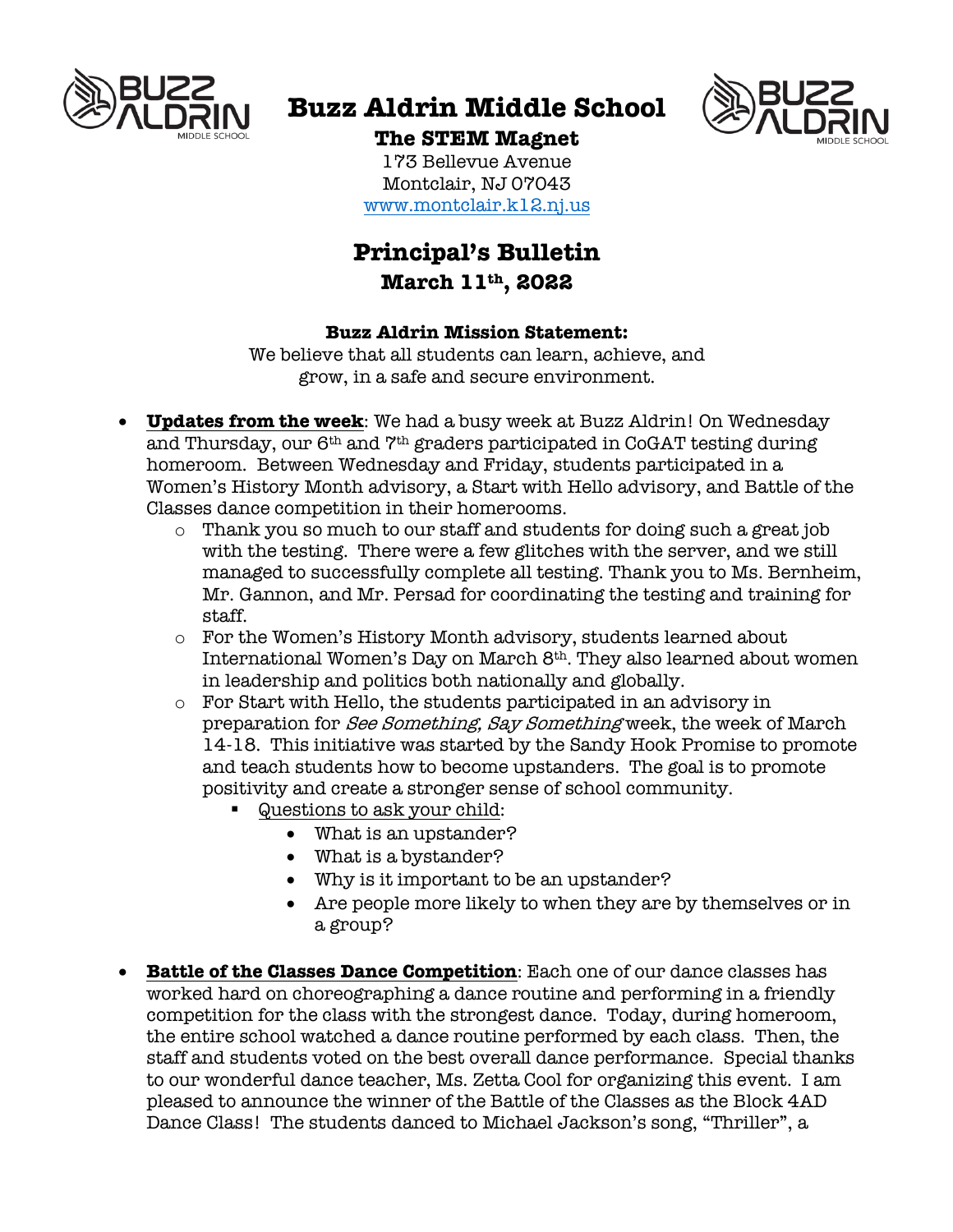dance choregraphed by seventh grader Victoria Muller. Students also voted on the solo spotlight recipients who were: Marley Kim, Aliyah Thom-Rogers, Zora Tracy, Olivia Gilbertson, Malaika Mankey-Ajogbeto, and Rowan Wicks-Bowles. Congratulations to all of the participants and the winners. We are so proud of you!

- **Start with Hello Information**: The week of is March  $14<sup>th</sup> 18<sup>th</sup>$  is See Something Say Something week.
	- o For this week, we will host the Battle of the Backpacks competition in which students can participate in this wonderful initiative. Please see the attached flyer for more information. There are daily ways to participate in activities. To sum up, there are three ways to earn points. Points will be counted during homeroom each morning. Teachers will be provided with a link to a spreadsheet to input their daily points. The homeroom the earns the most points will win a prize! Please see the three ways students can participate:
		- § 1. Bring in the food items listed on the flier and form. Every item is worth one point. Food items for Toni's Kitchen will be collected from Monday, 3/14 - Thursday, 3/17, so we can pack the backpacks Thursday afternoon and deliver them on Thursday/Friday. People can sign up here as well to see what items are needed. https://www.signupgenius.com/go/10c0f45aca62da0fdcf8-battle
		- 2. Write a letter of appreciation to people in our community. Each letter is worth a point. Directions for these letters will be provided to homeroom teachers as well.
		- 3. Participate in the daily themed days. The themes are:
			- Monday: Comfy Clothes Day!
			- Tuesday: Crazy Hat/Hair Day!
			- Wednesday: Sports Day!
			- Thursday: St. Patrick's Day! Wear Green!
			- Friday: Wear your House Color Day!
				- o House 1 Red
				- $\circ$  House 2 Black
				- o House 3 White
				- o House 4 Blue
				- o House 5 Yellow
- **Pi Day**: As you know, March 14<sup>th</sup>, is Pi Day because of the date 3-14. Pi is an irrational number that is the ratio of a circle's circumference to its diameter. The symbol for pi is  $\pi$ . You can learn more about pi from the website: https://www.piday.org/
- **Women's History Month Information**: We continue to honor Women's History Month at Buzz Aldrin in various classes and through advisories.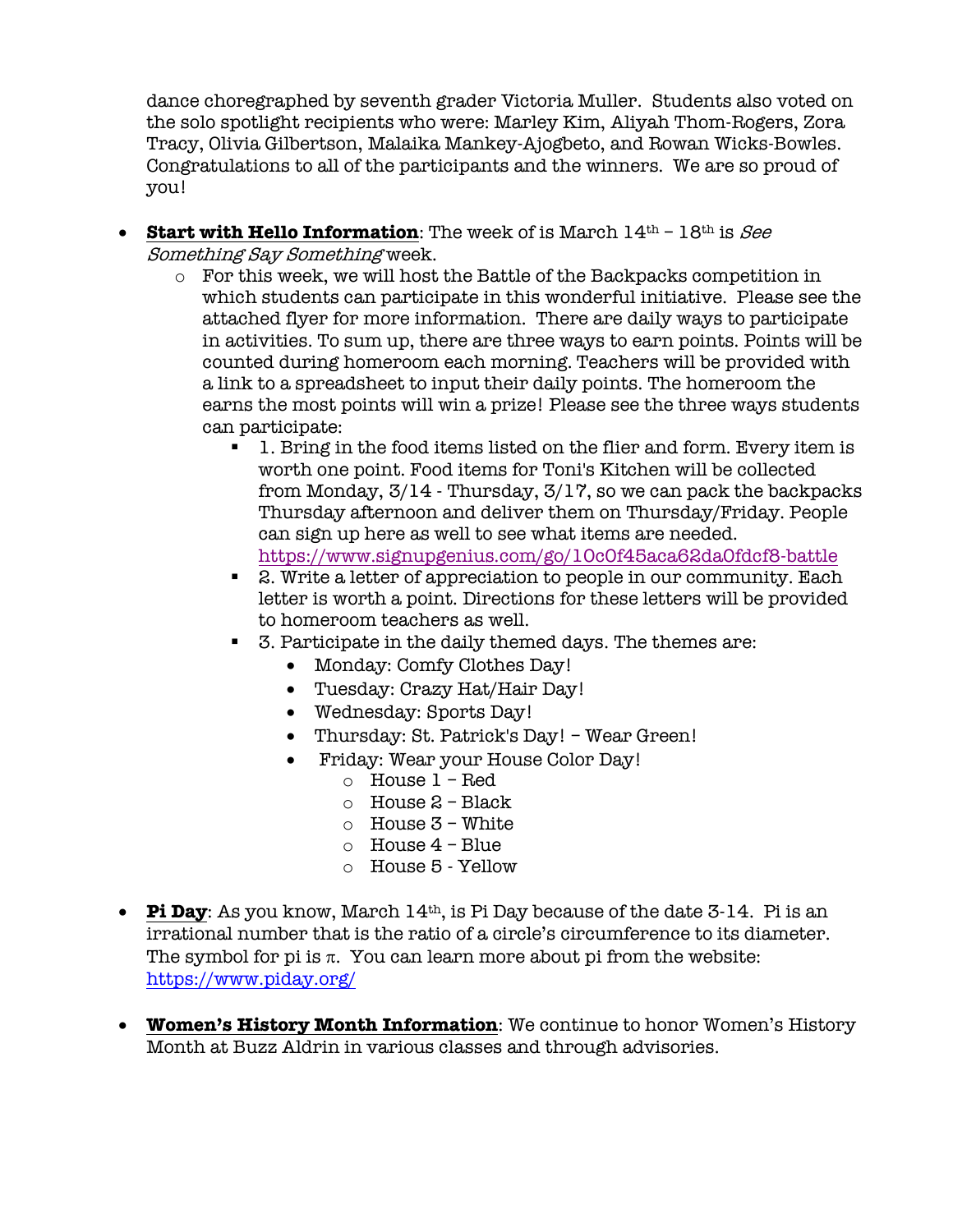## • **Message from the PTA:**

- o **BAMS PTA Ice Skating Party**: On Saturday from 4:45-6:15 (note the slight time change), all Buzz Aldrin students, parents and siblings are invited to a skating party at Clary Anderson Arena. Admission is FREE and free rental skates will be provided (or you can bring your own). Helmets are optional, masks are optional, and as usual, we expect your best behavior!
	- § **Registration is still open, so please use the link to sign up**: https://signup.com/go/montDcP
- o **21-Day Racial Equity Challenge**: Please see the attached document from the PTA's Diversity, Equity, and Inclusion Committee. They are beginning a 21-day Racial Equity Challenge that began on March 1st. Students and families are still able to sign up and participate.
	- It's not too late to join the program-- you can catch up at your leisure.

(1) To join (you and/or your student) click here: https://signup.com/go/zQuiROL (and then join the private Facebook group) (2) To join the private Facebook group (where the content will be posted) (note: this is a new link!) **https://www.facebook.com/groups/250905587214 343/?ref=share**

(3) Don't use Facebook? Don't worry, we'll also send you an email with links to the weekly content after you sign up!

- Interim Grades: Marking Period 3 Interim grades will be available to parents after 4 pm on Tuesday, March 15th.
- Message from SEPAC: There will be a SEPAC Parent/Caregiver Zoom Meeting on Monday, March 14th at 7:00 pm. This meeting is ONLY for parents and caregivers of Montclair students with IEPs, 504 plans or suspected learning disabilities to ensure a safe and supportive environment for those in attendance.
	- o Time: Mar 14, 2022 07:15 PM Eastern Time (US and Canada)
	- o Join Zoom Meeting https://us02web.zoom.us/j/88007116954?pwd=SmNLdForWHE1WlBSZ0 ZzWVBWcFIwdz09
	- o Meeting ID: 880 0711 6954 Passcode: 215365
- **District Devices**: We are no longer issuing loaner Chromebooks to students. Students will be responsible for bringing their own charged devices to school. Chromebooks are the only items we are accepting for parent drop-offs. Additionally, we are not accepting parent drop-offs for any items other than Chromebooks.